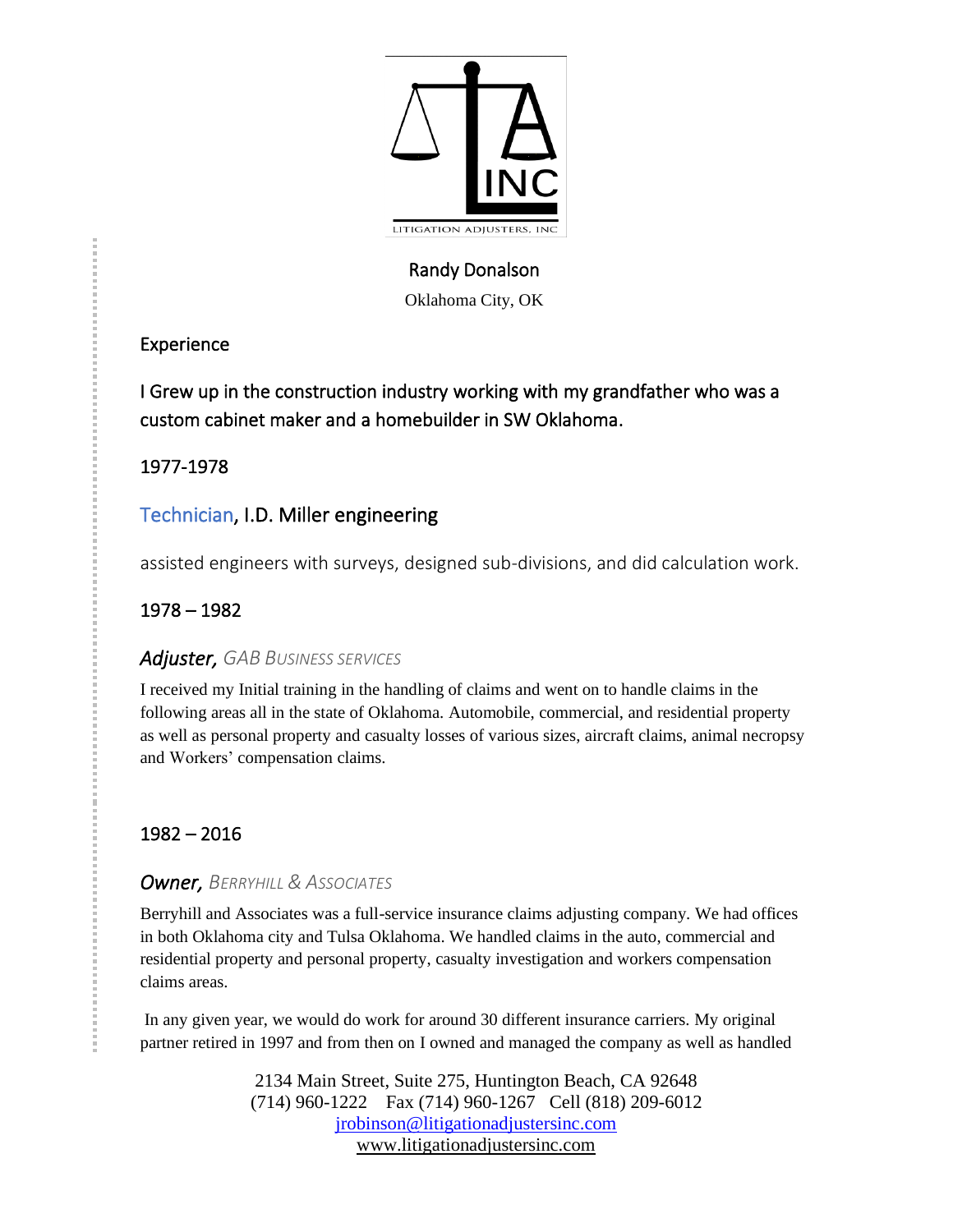claim losses. The last twenty years or so I concentrated on property losses for commercial and residential structures.

2017-present

## **OWNER, PRAIRIE CONSULTING**

Prairie consulting handles inspections and consults on damage issues for a large homebuilder's association on behalf of their insurance carrier. Additionally, I consult with insurance companies on renovation work for clients that require renovation to their homes due to life changing injuries.

I have attended hundreds of mediations in the state of Oklahoma for various carriers and have done trial monitoring also.

2022-Present

## **Litigation Adjusters, Inc**

Monitor trials and attend mediations and settlement conferences.

#### **EDUCATION**

#### 1976

**BBA, UNIVERSITY OF OKLAHOMA** 

### 1978 to present

I attended the complete multi-line training provided by GAB business services at the national training center in Littleton Co. then advanced courses in both casualty and property at same complex.